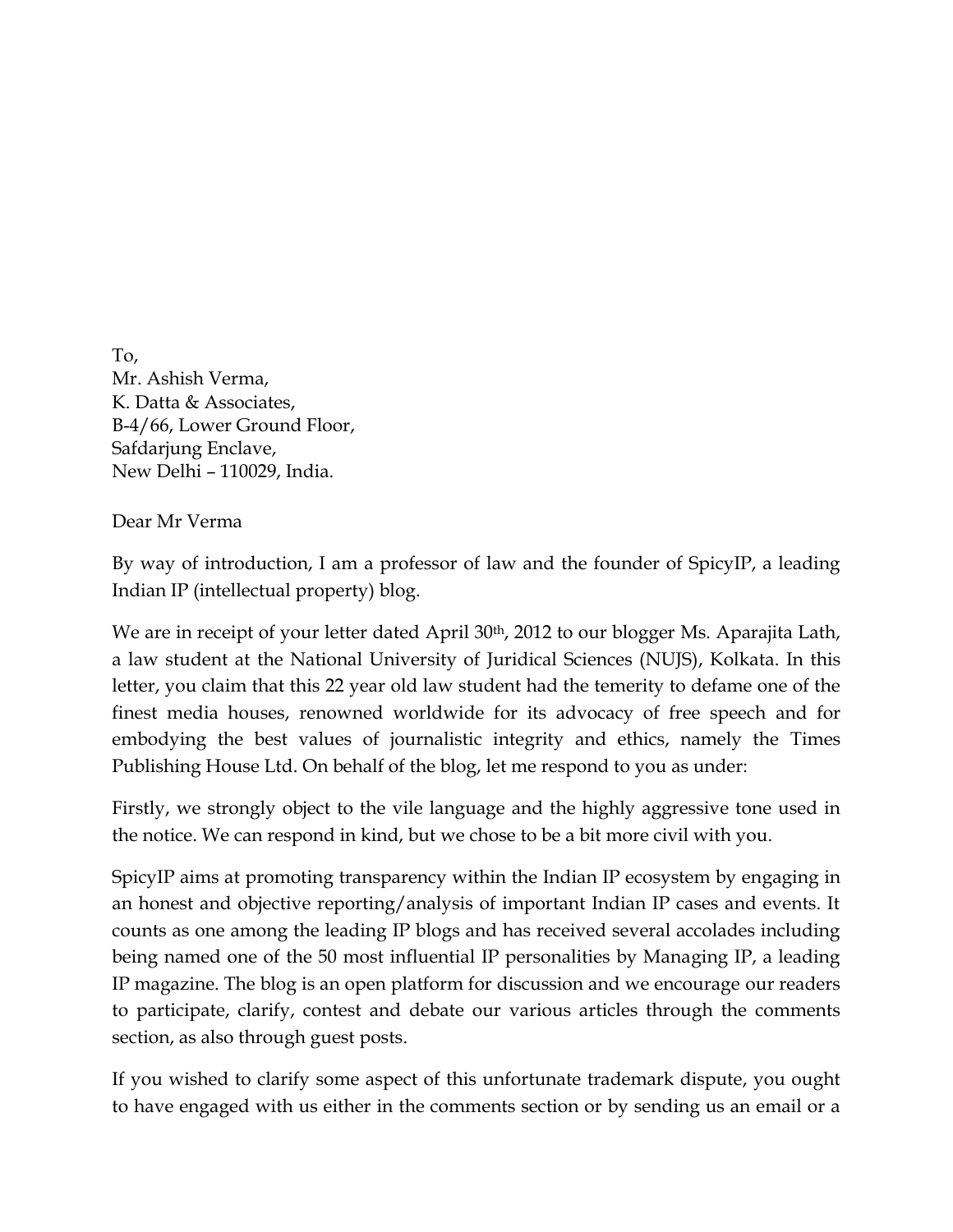guest post. Yet you chose to issue this highly malevolent letter, hoping to intimidate us into a meek apology. Unfortunately, while the meek may inherit the earth, they are bound to be shown no favour by corporate powerhouses such as your client.

So, lets cut right to the chase and explore your alleged grievances articulated rather flatulently in over 7 pages of a highly intemperate legal notice.

To begin with, we"ll focus only on the "legal wrongs" outlined in your notice, and not so much on statements that "shocked" your client or offended their moral sensibilities in any way. After all, if we go down that path, we could send you stacks of material originating from your client that cause the same effect on us, particularly the numerous page 3 images that continue to assault us on an almost daily basis. More importantly, we're certain that your clients are not paying you for any determination of "shock" value.

So if one were to separate out the wheat from the chaff of your rather tedious legal notice, you've effectively alleged only one legal wrong, namely that of defamation. And it is on this alleged wrong that we focus our reply upon.

Firstly, as any law student in a decent law school will inform you, in order to constitute the legal wrong of defamation, you need to prove that the statements made by us necessarily lowered the reputation of your client in the eyes of a "reasonable" public. Secondly, even if the said statements lowered the reputation of your esteemed client, they are exempt from legal liability, if it can be shown that they encapsulate the truth or amount to a fair comment/opinion. Thirdly, the public interest factor plays an important role in all of this and any fair reportage on matters of public interest are generally exempt.

You take issue with our statement that the Supreme Court appears to have stayed the Bangalore proceedings in view of the pending Delhi high court proceedings dealing with the validity of the trademark. You state that the Supreme Court stay of the proceedings did not expressly state anything relating to the Delhi proceedings. This may be so, but we fail to understand how a technical error in this regard amounts to the legal wrong of "defamation" in that the said statement lowered the reputation of your client in the eyes of a reasonable public? If the law has changed in this regard, please do intimate us, so that we may notify our readers of this sea change, which has gone unnoticed, without so much as a whisper.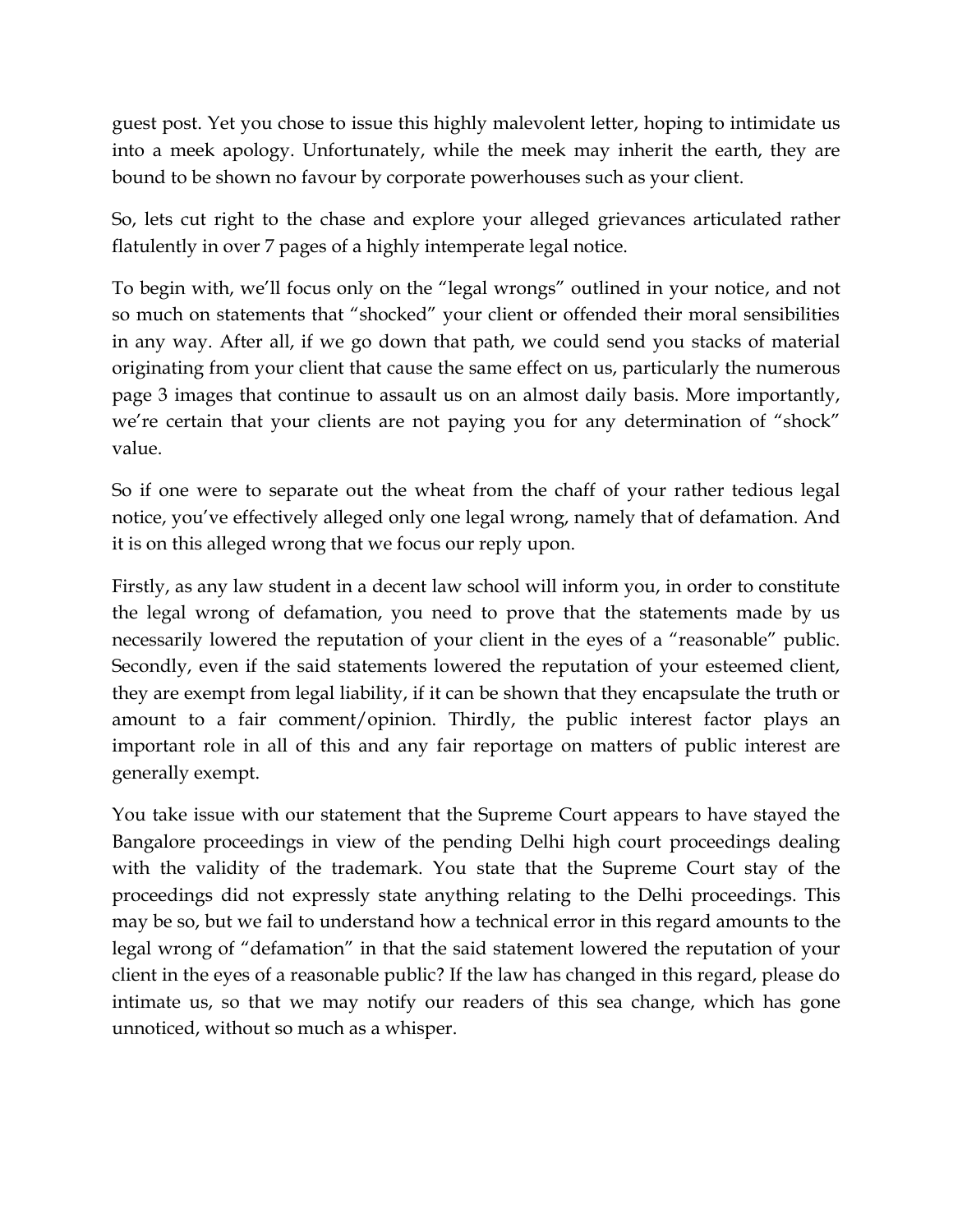On the other hand, if this is indeed a mere technicality that causes no legal harm to anyone, least of all a leading media house, we are prepared to issue a clarification. However, we will do so only upon your sending us a more polite letter seeking this clarification. "Please" and "thank you" are words that have unfortunately become relics in this fast paced world of ours, and even more so with fast paced lawyers such as yourselves.

You go on to note that that our statement above on the Supreme Court stay "…*creates a*  false impression that the final relief sought by Financial Times Ltd. (FTL) has in effect been *allowed by the Supreme Court*". Here again, we fail to understand how any reasonable reader would have arrived at such a fanciful conclusion. And those that do are in dire need of a serious IQ check. We believe there are several robust online tests floating around these days, should you wish to take one of them.

Most important of all however, Aparajita's post was based almost entirely on news stories published in *Mint*, a leading business paper, as you yourself admit in your notice. We've queried the folks at Mint, and apparently you've not sent them any legal notice as yet. We can only guess that you"re averse to picking people your own size.

You also object to Aparajita"s statement that "*this trademark saga throws light on the problems and obstacles foreign companies have to face when trying to enter the Indian market."*  Again, we assume that as a qualified lawyer, you are well aware of the distinction between an opinion and a fact. This is a fair comment/opinion expressed by Aparajita predicated on sound facts i.e. the fact that a dispute that prolonged for more than 20 years would certainly qualify as a "problem" and an "obstacle" for any sane person, least of all a business entity that relies on some level of legal certainty for its investments.

If your client has a different take on this, we welcome it. In fact, we'd be more than happy to run it on our blog. We"re great fans of the inimitable Voltaire who reputedly quipped: "I strongly disagree with what you say, but will defend to your death your right to say it."

The allegations of bias and false reporting made in point (c) of your legal notice are preposterous, to say the least. If you had the patience to read the post carefully, you would have noticed that Aparajita merely restated factual aspects of the legal proceedings pertaining to FT"s application for its facsimile editions. Your notice, in fact, acknowledges the sequence of events stated in her post. One fails to understand as to how such a narration amounts to false reporting and bias. Clearly the man on the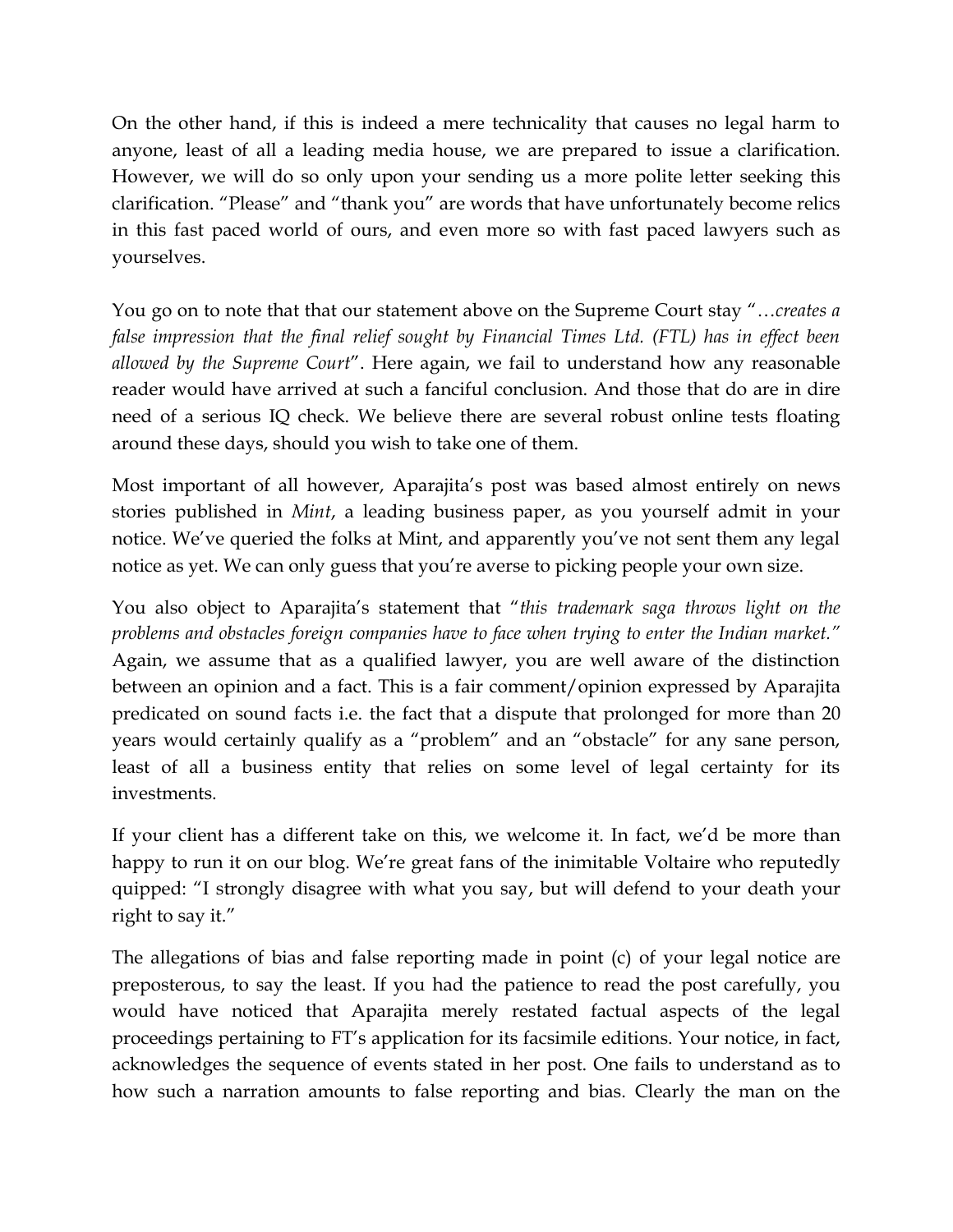Clapham omnibus must have knocked his head hard, if this were to qualify as a "reasonable" construction!

Your allegations made in point (d) of the notice are again misplaced. Aparajita's remarks on the delay in the lawsuit are based on the comments of leading senior counsel, Mr. Harish Salve, as reported in the *Mint*. Mr. Salve has been quoted as saying "While I would like to add a caveat that I have been appearing for FT, with all the objectivity at my command, it is my perception that the litigation is contrived and yet another example of how clever "lawyering" can use Indian courts with their attendant delays to great advantage." Here again, we"re guessing that you"ve shied away from sending a legal notice to Mr Salve, widely acknowledged as a leading legal luminary and heavyweight.

You chose instead to vent your animosity and target an innocent student who penned her piece in good faith and backed it up with very credible sources, including the views of legal stalwarts. We are particularly amused at your allegation that a 22-year-old law student caused "irreparable injury" and "loss of reputation" to a powerful media house by highlighting a highly technical trademark dispute of public importance and reflecting on the protracted nature of the litigation. Continue to amuse us, and we may begin to reciprocate.

With regard to point (e) in your legal notice, the post nowhere portrays FTL as a hapless victim. It is surprising how you"ve twisted simple sentences to reach this fanciful conclusion. We belong to the land of Yoga no doubt, but this is simply too much of a stretch! Clearly, neither your client nor FTL are 'hapless' when both have been spending crores of rupees in fighting this protracted legal battle for more than 20 odd years!

Your averments in point (h) of the notice are again baseless. The line quoted – "*This also sets a bad precedent for foreign media companies wanting to operate in India.*" is not "defamatory" of you. The line is directed to the case as a whole to refer to the protracted nature of the legal battle that lasted more than 20 years without resolution. It has nothing to do with your client, omnipotent and omnipresent as they maybe. Given the sheer time and money spent on litigation, any reasonable person would have opined the same way. But here again, the qualifier is "reasonable".

To conclude, we strongly and staunchly deny all your puerile claims. We take strong exception to your imputation of bad faith to Aparajita whose writings on the blog have always reflected the highest values of journalistic integrity and passion. If you continue